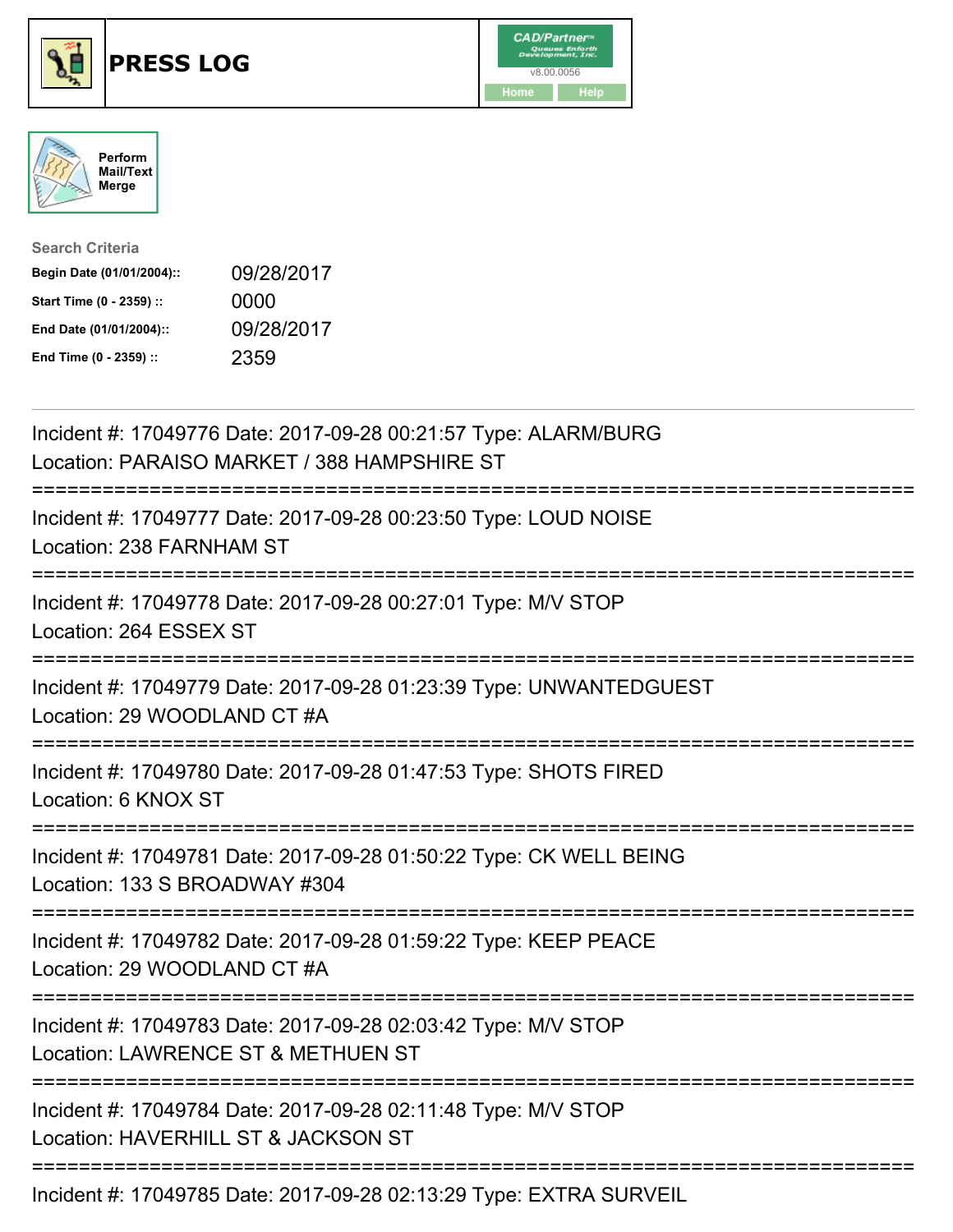Location: 55 GARFIELD ST =========================================================================== Incident #: 17049786 Date: 2017-09-28 02:17:27 Type: M/V STOP Location: 50 BROADWAY =========================================================================== Incident #: 17049787 Date: 2017-09-28 02:20:31 Type: M/V STOP Location: STORROW ST & WOODLAND ST =========================================================================== Incident #: 17049788 Date: 2017-09-28 02:25:44 Type: M/V STOP Location: AMESBURY ST & ESSEX ST =========================================================================== Incident #: 17049789 Date: 2017-09-28 02:34:01 Type: M/V STOP Location: LAWRENCE ST & PARK ST ==================================== Incident #: 17049790 Date: 2017-09-28 02:35:06 Type: M/V STOP Location: LAWRENCE ST & LOWELL ST =========================================================================== Incident #: 17049791 Date: 2017-09-28 02:36:25 Type: M/V STOP Location: AMESBURY ST & HAVERHILL ST =========================================================================== Incident #: 17049792 Date: 2017-09-28 02:39:08 Type: M/V STOP Location: HAVERHILL ST & LAWRENCE ST =========================================================================== Incident #: 17049793 Date: 2017-09-28 02:57:08 Type: M/V STOP Location: JAMAICA ST & S UNION ST =========================================================================== Incident #: 17049794 Date: 2017-09-28 03:13:53 Type: DOMESTIC/PAST Location: 68 DURSO AV =========================================================================== Incident #: 17049795 Date: 2017-09-28 03:34:21 Type: M/V STOP Location: AMESBURY ST & HAVERHILL ST =========================================================================== Incident #: 17049796 Date: 2017-09-28 04:02:43 Type: M/V STOP Location: MARLBORO ST & S UNION ST =========================================================================== Incident #: 17049797 Date: 2017-09-28 04:03:23 Type: ALARM/BURG Location: METRO PCS / 160 BROADWAY =========================================================================== Incident #: 17049798 Date: 2017-09-28 04:06:34 Type: M/V STOP Location: GREENFIELD ST & LORING ST ===========================================================================

Incident #: 17049799 Date: 2017-09-28 04:24:38 Type: M/V STOP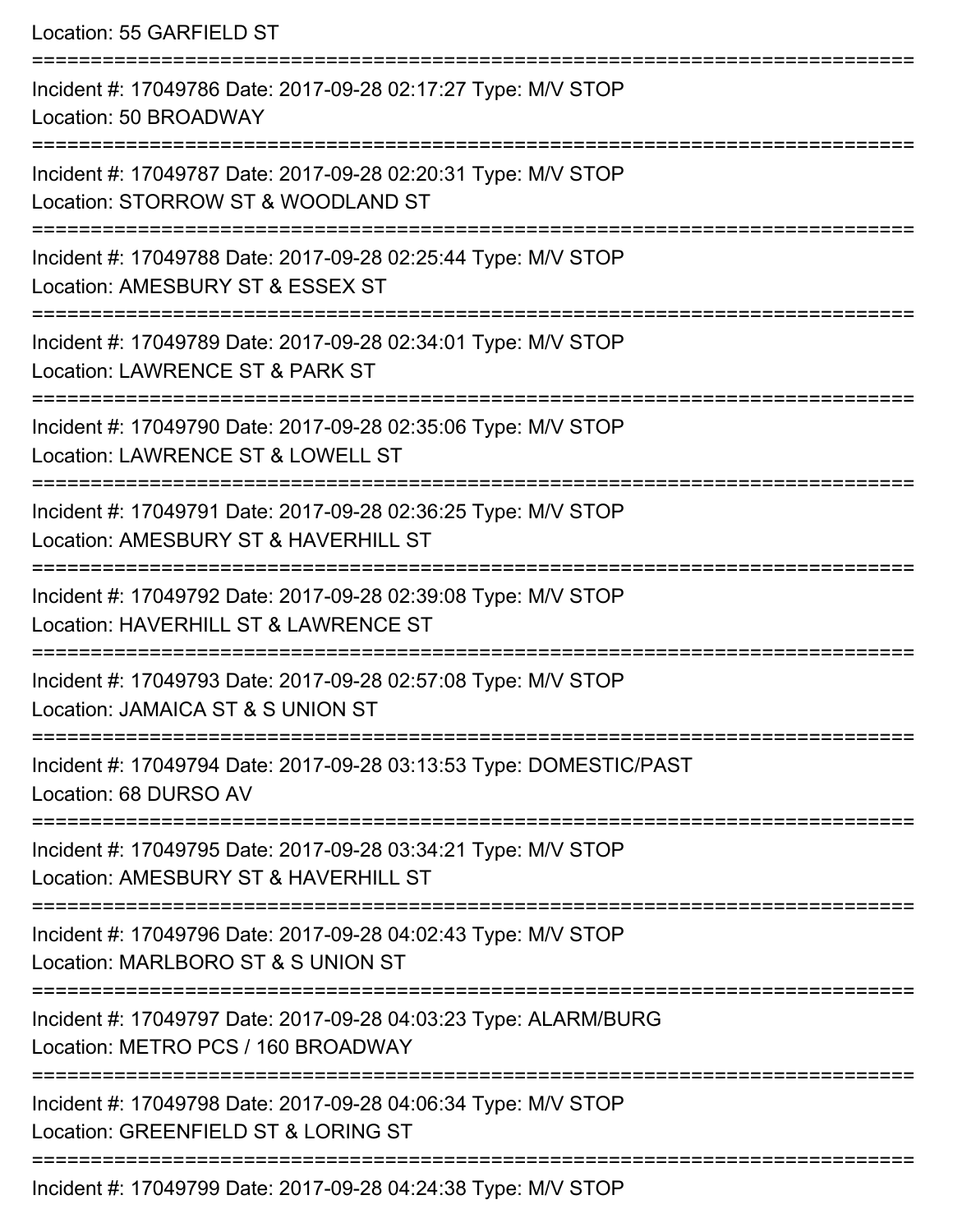| Incident #: 17049800 Date: 2017-09-28 05:11:55 Type: DISTURBANCE<br>Location: 68 DURSO AV                             |
|-----------------------------------------------------------------------------------------------------------------------|
| Incident #: 17049801 Date: 2017-09-28 06:25:35 Type: MV/BLOCKING<br><b>Location: 49 CHANDLER ST</b>                   |
| Incident #: 17049802 Date: 2017-09-28 06:46:32 Type: M/V STOP<br>Location: ANDOVER ST & S BROADWAY                    |
| Incident #: 17049803 Date: 2017-09-28 06:50:03 Type: M/V STOP<br>Location: CARVER ST & MERRIMACK ST                   |
| Incident #: 17049804 Date: 2017-09-28 07:07:09 Type: PARK & WALK<br>Location: 250 BROADWAY                            |
| Incident #: 17049805 Date: 2017-09-28 07:18:52 Type: ALARM/BURG<br>Location: ADVANCED AUTO PARTS / 183 BROADWAY       |
| Incident #: 17049806 Date: 2017-09-28 07:55:56 Type: TOW/REPOSSED<br>Location: 550 BROADWAY                           |
| Incident #: 17049807 Date: 2017-09-28 08:29:27 Type: AUTO ACC/NO PI<br>Location: 100 CROSS ST                         |
| Incident #: 17049808 Date: 2017-09-28 08:34:31 Type: MAN DOWN<br>Location: LAWRENCE MEAT COMPANY / 264 LOWELL ST      |
| Incident #: 17049809 Date: 2017-09-28 08:55:00 Type: INVESTIGATION<br>Location: LAWRENCE HIGH SCHOOL / 71 N PARISH RD |
| Incident #: 17049810 Date: 2017-09-28 09:17:45 Type: PARK & WALK<br>Location: BRADFORD ST & BROADWAY                  |
| Incident #: 17049811 Date: 2017-09-28 09:18:28 Type: TOW OF M/V<br><b>Location: CANAL ST</b>                          |
| Incident #: 17049812 Date: 2017-09-28 09:19:28 Type: NOTIFICATION<br>Location: 4 FERN ST                              |
| Incident #: 17049813 Date: 2017-09-28 09:23:02 Type: ANIMAL COMPL                                                     |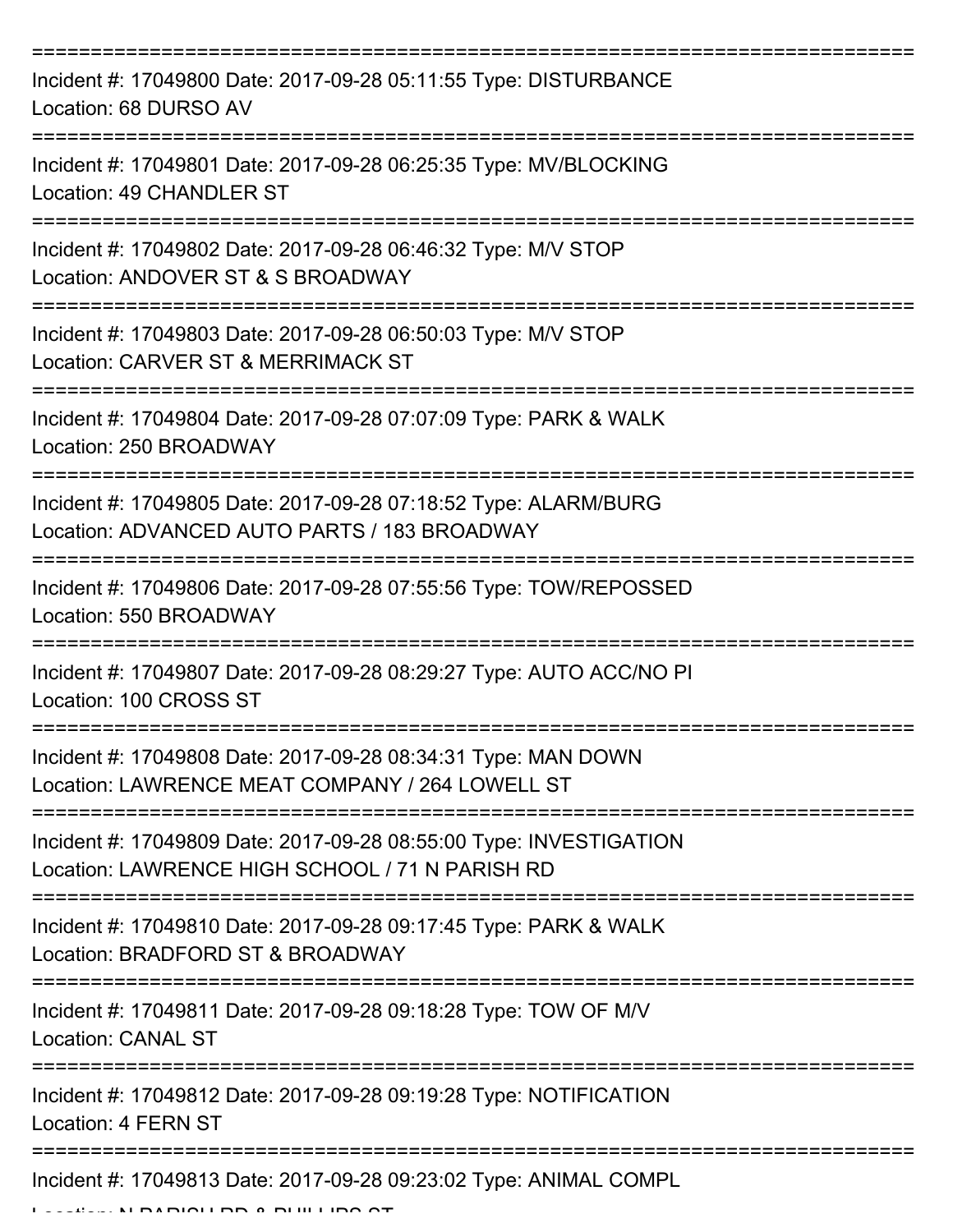| Incident #: 17049814 Date: 2017-09-28 09:36:04 Type: STOL/MV/PAS<br>Location: 179 PARK ST                             |
|-----------------------------------------------------------------------------------------------------------------------|
| Incident #: 17049815 Date: 2017-09-28 09:47:41 Type: INVESTIGATION<br>Location: LAWRENCE HIGH SCHOOL / 70 N PARISH RD |
| Incident #: 17049816 Date: 2017-09-28 09:48:57 Type: ALARM/BURG<br>Location: 27 CHELMSFORD ST                         |
| Incident #: 17049817 Date: 2017-09-28 09:58:35 Type: AUTO ACC/NO PI<br>Location: BROADWAY & LAKE ST                   |
| Incident #: 17049818 Date: 2017-09-28 10:17:16 Type: DOMESTIC/PROG<br>Location: 99 MYRTLE ST #2                       |
| Incident #: 17049819 Date: 2017-09-28 10:22:18 Type: CK WELL BEING<br>Location: 48 W DALTON ST                        |
| Incident #: 17049820 Date: 2017-09-28 10:24:04 Type: M/V STOP<br>Location: SALEM & SOUTH UNION                        |
| Incident #: 17049821 Date: 2017-09-28 10:25:03 Type: M/V STOP<br>Location: S UNION ST & SALEM ST                      |
| Incident #: 17049822 Date: 2017-09-28 10:27:25 Type: M/V STOP<br>Location: S UNION ST & SALEM ST                      |
| Incident #: 17049823 Date: 2017-09-28 10:28:43 Type: PARK & WALK<br>Location: BRADFORD ST & BROADWAY                  |
| Incident #: 17049824 Date: 2017-09-28 10:38:07 Type: MV/BLOCKING<br>Location: 27 MYRTLE CT                            |
| Incident #: 17049825 Date: 2017-09-28 10:44:42 Type: M/V STOP<br>Location: 28 MELROSE ST                              |
| Incident #: 17049826 Date: 2017-09-28 10:48:28 Type: STOL/MV/PAS<br>Location: 76 MELVIN                               |
| Incident #: 17049827 Date: 2017-09-28 10:50:31 Type: ASSSIT OTHER PD                                                  |

Location: 6 INMAAN CT #10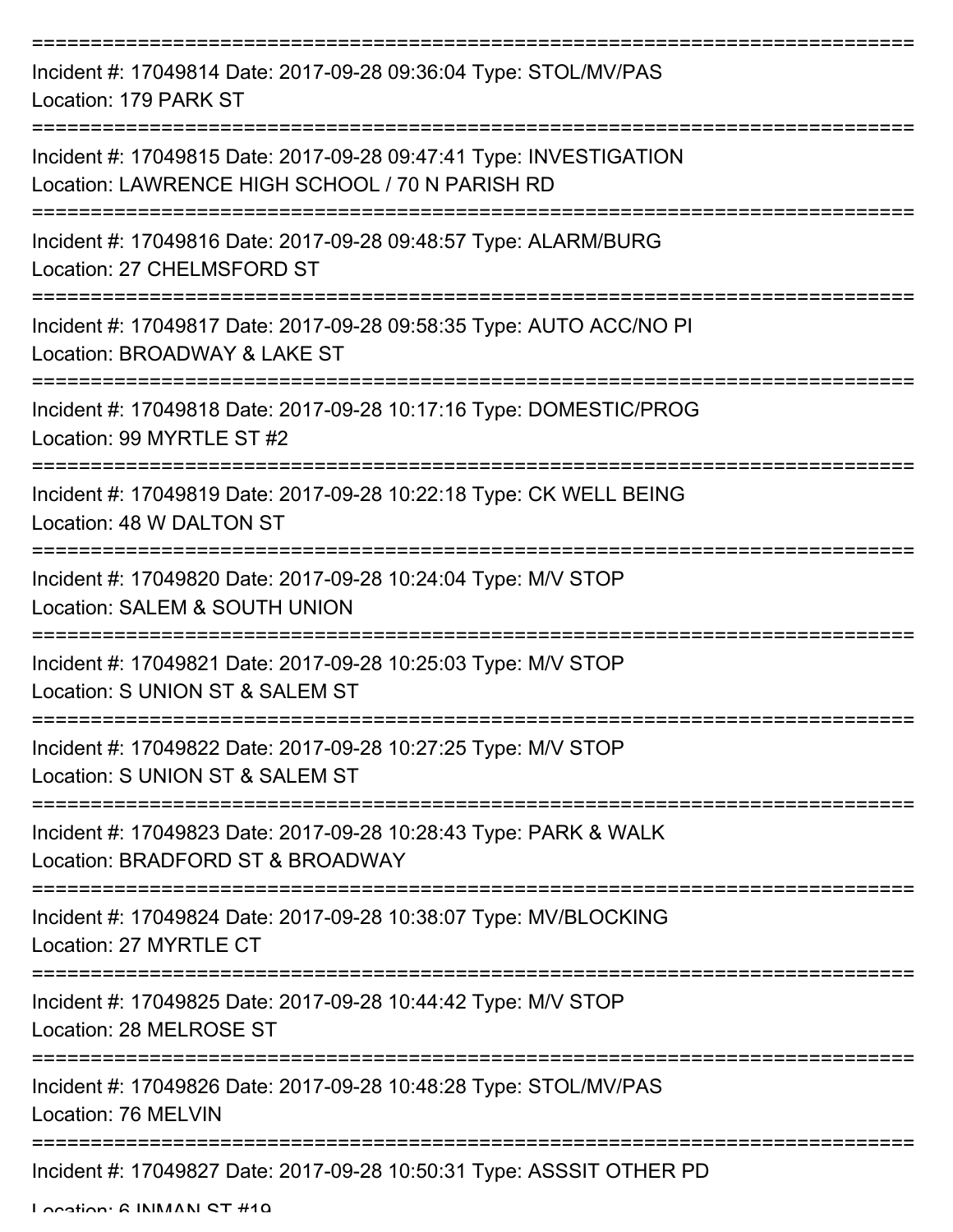| Incident #: 17049828 Date: 2017-09-28 10:55:18 Type: SUS PERS/MV<br>Location: 114 E HAVERHILL ST                                                     |
|------------------------------------------------------------------------------------------------------------------------------------------------------|
| Incident #: 17049829 Date: 2017-09-28 11:04:54 Type: B&E/PAST<br>Location: 571 HAVERHILL ST FL 1STFL                                                 |
| Incident #: 17049830 Date: 2017-09-28 11:09:59 Type: ALARM/BURG<br>Location: 29 SWAN ST                                                              |
| Incident #: 17049831 Date: 2017-09-28 11:14:10 Type: M/V STOP<br>Location: HAVERHILL ST & NEWBURY ST                                                 |
| Incident #: 17049832 Date: 2017-09-28 11:16:02 Type: UNWANTEDGUEST<br>Location: 123 LAWRENCE ST                                                      |
| Incident #: 17049833 Date: 2017-09-28 11:18:14 Type: WARRANT SERVE<br>Location: 26 SALEM ST FL 3                                                     |
| Incident #: 17049834 Date: 2017-09-28 11:21:40 Type: GENERAL SERV<br><b>Location: MCFARLIN CT</b>                                                    |
| ======================<br>---------------------------<br>Incident #: 17049835 Date: 2017-09-28 11:25:48 Type: SUS PERS/MV<br>Location: 34-38 PARK ST |
| Incident #: 17049836 Date: 2017-09-28 11:30:28 Type: 911 HANG UP<br>Location: 232 HAMPSHIRE ST                                                       |
| Incident #: 17049837 Date: 2017-09-28 11:40:16 Type: ALARM/BURG<br>Location: 50 MARSTON ST                                                           |
| ------------------------<br>Incident #: 17049838 Date: 2017-09-28 11:40:38 Type: ALARM/BURG<br>Location: MATOS RESD / 6 DIAMOND ST #APT 7            |
| Incident #: 17049839 Date: 2017-09-28 11:51:17 Type: M/V STOP<br>Location: WINTHROP AV                                                               |
| Incident #: 17049840 Date: 2017-09-28 11:54:25 Type: SUS PERS/MV<br>Location: 103 BROADWAY                                                           |
| Incident #: 17049841 Date: 2017-09-28 12:04:52 Type: MEDIC SUPPORT<br>Location: 1 WASHINGTON ST                                                      |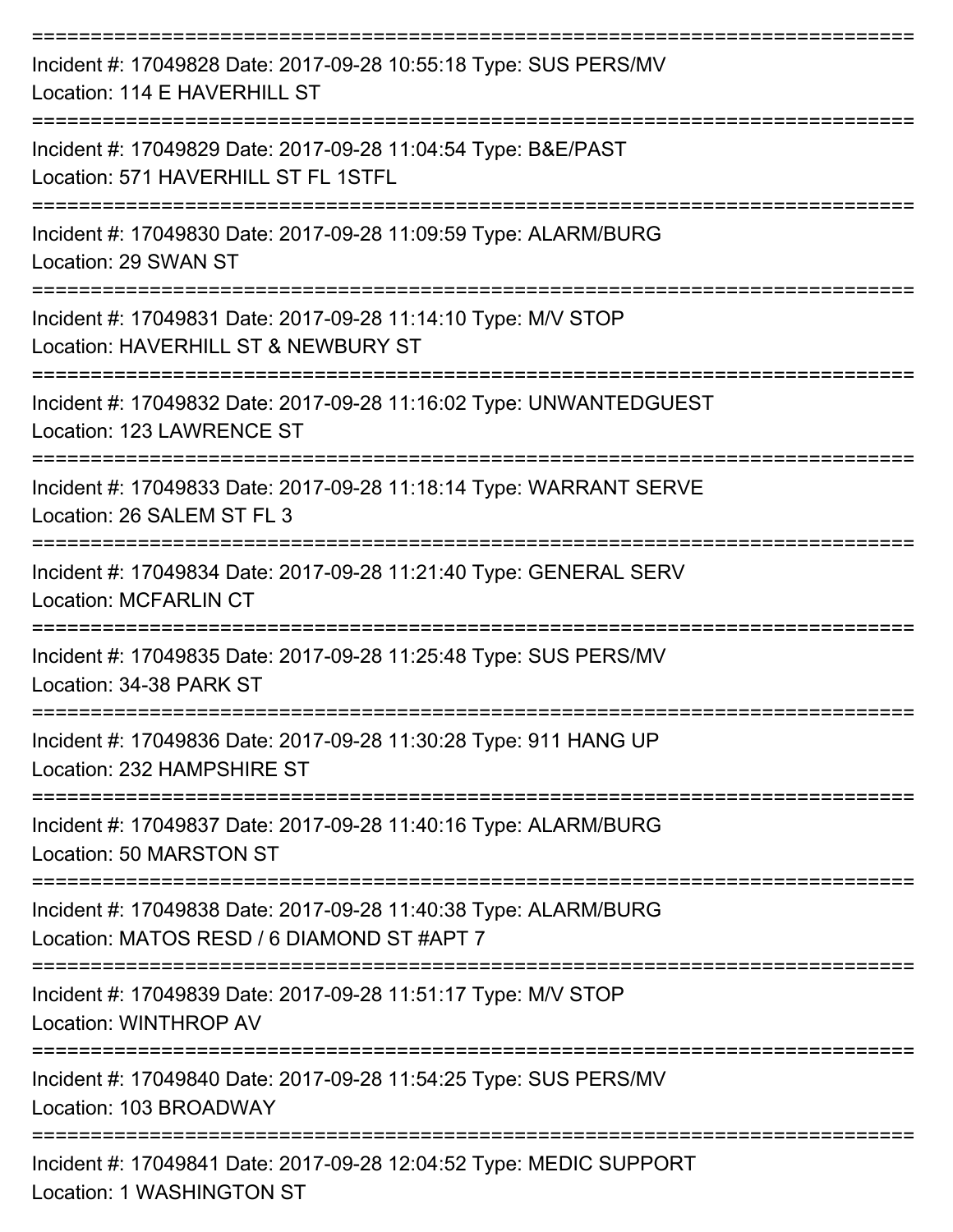| Incident #: 17049842 Date: 2017-09-28 12:13:48 Type: M/V STOP<br>Location: MT VERNON CIR & MT VERNON ST                              |
|--------------------------------------------------------------------------------------------------------------------------------------|
| =========================<br>Incident #: 17049843 Date: 2017-09-28 12:16:01 Type: M/V STOP<br>Location: MT VERNON CIR & MT VERNON ST |
| Incident #: 17049844 Date: 2017-09-28 12:30:53 Type: MEDIC SUPPORT<br>Location: 572 ESSEX ST #APT4C                                  |
| Incident #: 17049845 Date: 2017-09-28 12:31:54 Type: MEDIC SUPPORT<br>Location: 9 WINSLOW PL                                         |
| Incident #: 17049846 Date: 2017-09-28 12:37:43 Type: SUS PERS/MV<br>Location: AMHERST ST & BEACON ST<br>---------------              |
| Incident #: 17049847 Date: 2017-09-28 12:46:39 Type: GENERAL SERV<br>Location: 47 BUTLER ST                                          |
| Incident #: 17049848 Date: 2017-09-28 12:49:35 Type: DISTURBANCE<br>Location: 262 E HAVERHILL ST #APT1                               |
| Incident #: 17049849 Date: 2017-09-28 13:00:18 Type: SUS PERS/MV<br><b>Location: EVERETT ST</b>                                      |
| Incident #: 17049850 Date: 2017-09-28 13:10:16 Type: M/V STOP<br>Location: CROSBY ST & S BROADWAY                                    |
| Incident #: 17049851 Date: 2017-09-28 13:13:18 Type: INVESTIGATION<br>Location: LAWRENCE GENERAL HOSPITAL / 1 GENERAL ST             |
| Incident #: 17049852 Date: 2017-09-28 13:15:55 Type: SUICIDE ATTEMPT<br>Location: 112 MARSTON ST #109                                |
| Incident #: 17049853 Date: 2017-09-28 13:23:52 Type: M/V STOP<br>Location: 929LF6 / 351 HAMPSHIRE ST                                 |
| Incident #: 17049854 Date: 2017-09-28 13:31:17 Type: M/V STOP<br>Location: 130 BURLINGTON ST                                         |
| Incident #: 17049855 Date: 2017-09-28 13:33:30 Type: INVESTIGATION<br>Location: ARLINGTON ST & WILLOW ST                             |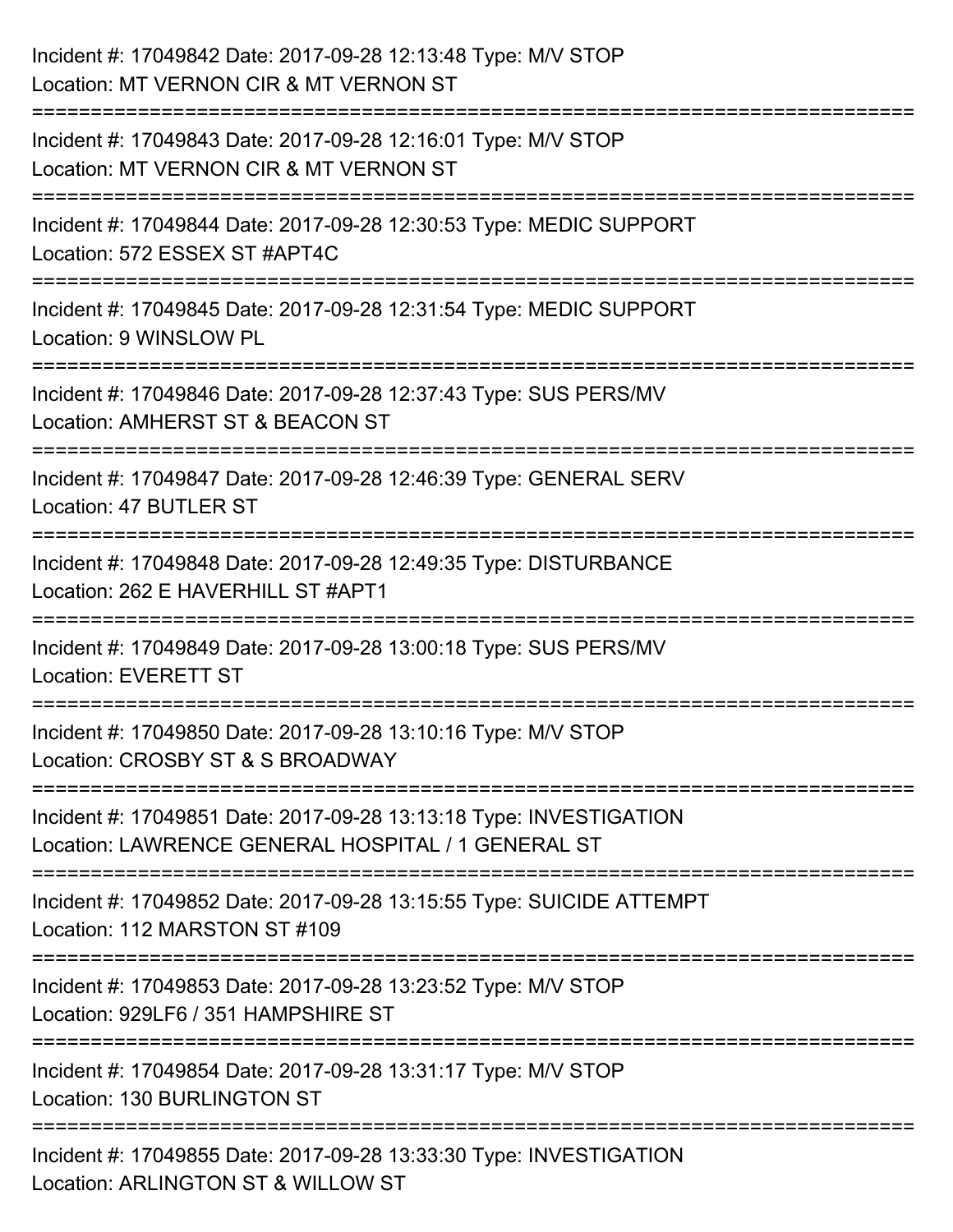| Incident #: 17049856 Date: 2017-09-28 13:53:09 Type: MEDIC SUPPORT<br>Location: 1 WASHINGTON ST FL 3RDFL                               |
|----------------------------------------------------------------------------------------------------------------------------------------|
| Incident #: 17049857 Date: 2017-09-28 14:02:33 Type: WARRANT SERVE<br>Location: 133 BAILEY ST                                          |
| Incident #: 17049858 Date: 2017-09-28 14:07:47 Type: LOCKOUT<br>Location: 6 RIDGE RD                                                   |
| Incident #: 17049859 Date: 2017-09-28 14:12:30 Type: MEDIC SUPPORT<br>Location: 71 RAILROAD ST                                         |
| Incident #: 17049860 Date: 2017-09-28 14:28:22 Type: BUILDING CHK<br>Location: E HAVERHILL ST & MARSTON ST<br>------------------------ |
| Incident #: 17049861 Date: 2017-09-28 14:52:14 Type: M/V STOP<br>Location: 265 ESSEX ST                                                |
| Incident #: 17049863 Date: 2017-09-28 14:54:58 Type: AUTO ACC/PI<br>Location: 37 ESSEX ST                                              |
| Incident #: 17049862 Date: 2017-09-28 14:55:10 Type: M/V STOP<br>Location: AMES ST & OLIVE AV                                          |
| Incident #: 17049864 Date: 2017-09-28 14:55:53 Type: AUTO ACC/NO PI<br>Location: 146 HAMPSHIRE ST                                      |
| Incident #: 17049865 Date: 2017-09-28 15:00:36 Type: SUS PERS/MV<br>Location: 40 RAILROAD ST                                           |
| Incident #: 17049866 Date: 2017-09-28 15:09:03 Type: SUS PERS/MV<br>Location: 9 FLORENCE ST                                            |
| Incident #: 17049867 Date: 2017-09-28 15:11:43 Type: COURT DOC SERVE<br>Location: 90 LOWELL ST                                         |
| Incident #: 17049868 Date: 2017-09-28 15:22:17 Type: HIT & RUN M/V<br>Location: 5 FOREST ST                                            |
| Incident #: 17049869 Date: 2017-09-28 15:22:59 Type: SUS PERS/MV<br>Location: HENNESSEY SCHOOL / 122 HANCOCK ST                        |

===========================================================================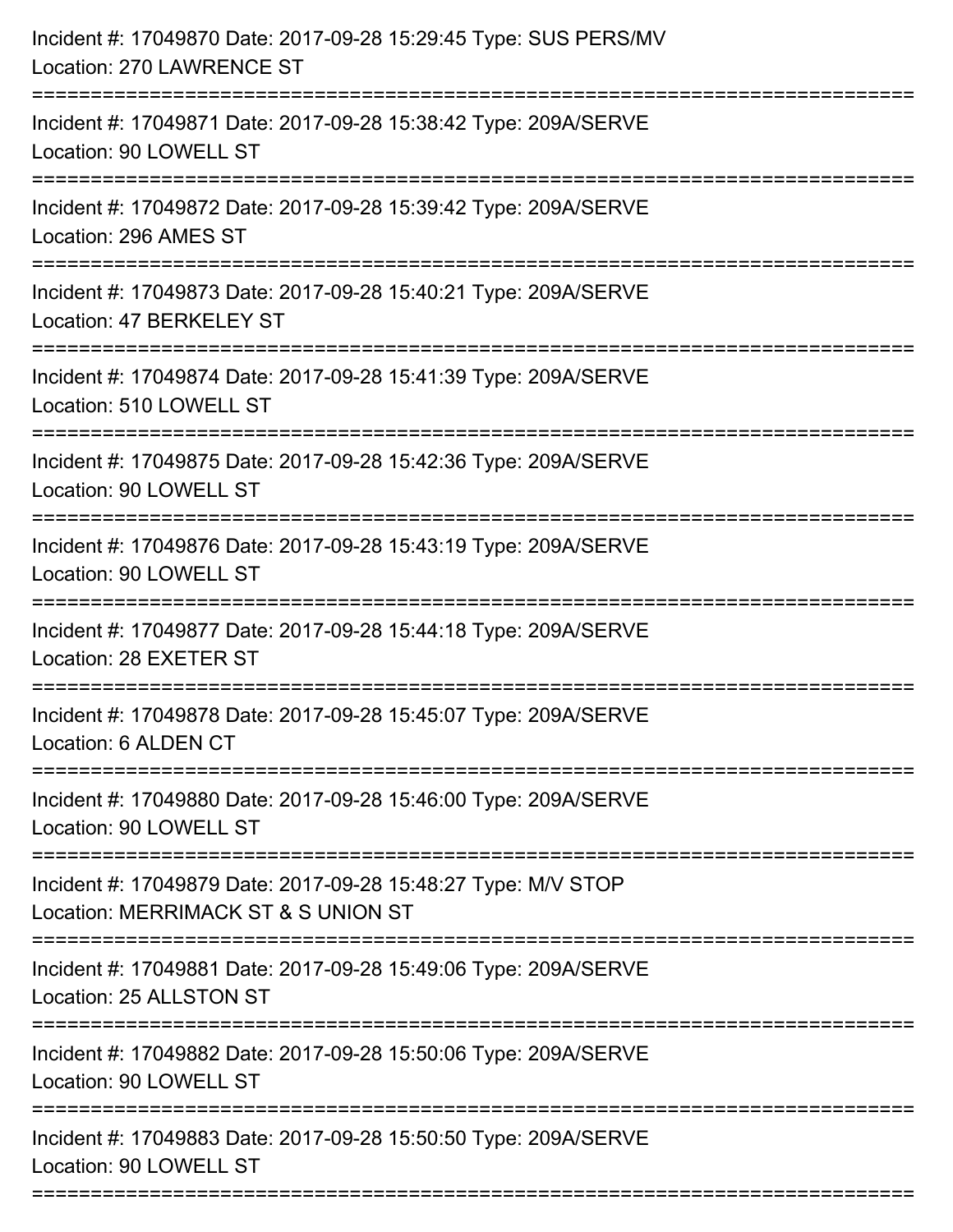| Location: 90 LOWELL ST                                                                                          |
|-----------------------------------------------------------------------------------------------------------------|
| Incident #: 17049885 Date: 2017-09-28 15:52:35 Type: 209A/SERVE<br>Location: 353 ELM ST<br>==================== |
| Incident #: 17049886 Date: 2017-09-28 15:53:27 Type: 209A/SERVE<br>Location: 46 TEWKSBURY ST                    |
| Incident #: 17049887 Date: 2017-09-28 15:54:07 Type: 209A/SERVE<br>Location: 328 MARKET ST                      |
| Incident #: 17049888 Date: 2017-09-28 15:54:46 Type: 209A/SERVE<br>Location: 324 MARKET ST                      |
| Incident #: 17049889 Date: 2017-09-28 16:04:32 Type: SEX OFFENDER<br>Location: 362 ESSEX ST #307                |
| Incident #: 17049890 Date: 2017-09-28 16:27:58 Type: NOISE ORD<br>Location: 71 ELM ST                           |
| Incident #: 17049891 Date: 2017-09-28 16:39:24 Type: SUS PERS/MV<br><b>Location: MARION AVE</b>                 |
| Incident #: 17049892 Date: 2017-09-28 17:00:45 Type: SEX OFFENDER<br>Location: 90 LOWELL ST                     |
| Incident #: 17049893 Date: 2017-09-28 17:18:32 Type: SUS PERS/MV<br>Location: S UNION ST & SPRINGFIELD ST       |
| Incident #: 17049894 Date: 2017-09-28 17:19:01 Type: A&B PAST<br>Location: 51 SWAN ST                           |
| Incident #: 17049895 Date: 2017-09-28 17:20:02 Type: AUTO ACC/NO PI<br>Location: HAVERHILL ST & LAWRENCE ST     |
| Incident #: 17049896 Date: 2017-09-28 17:20:57 Type: FIGHT<br>Location: 490 HAMPSHIRE ST                        |
| Incident #: 17049897 Date: 2017-09-28 17:32:21 Type: GENERAL SERV<br>Location: BROADWAY & COMMON ST             |

Incident #: 17049898 Date: 2017 09 28 17:52:21 Type: DRUG VIO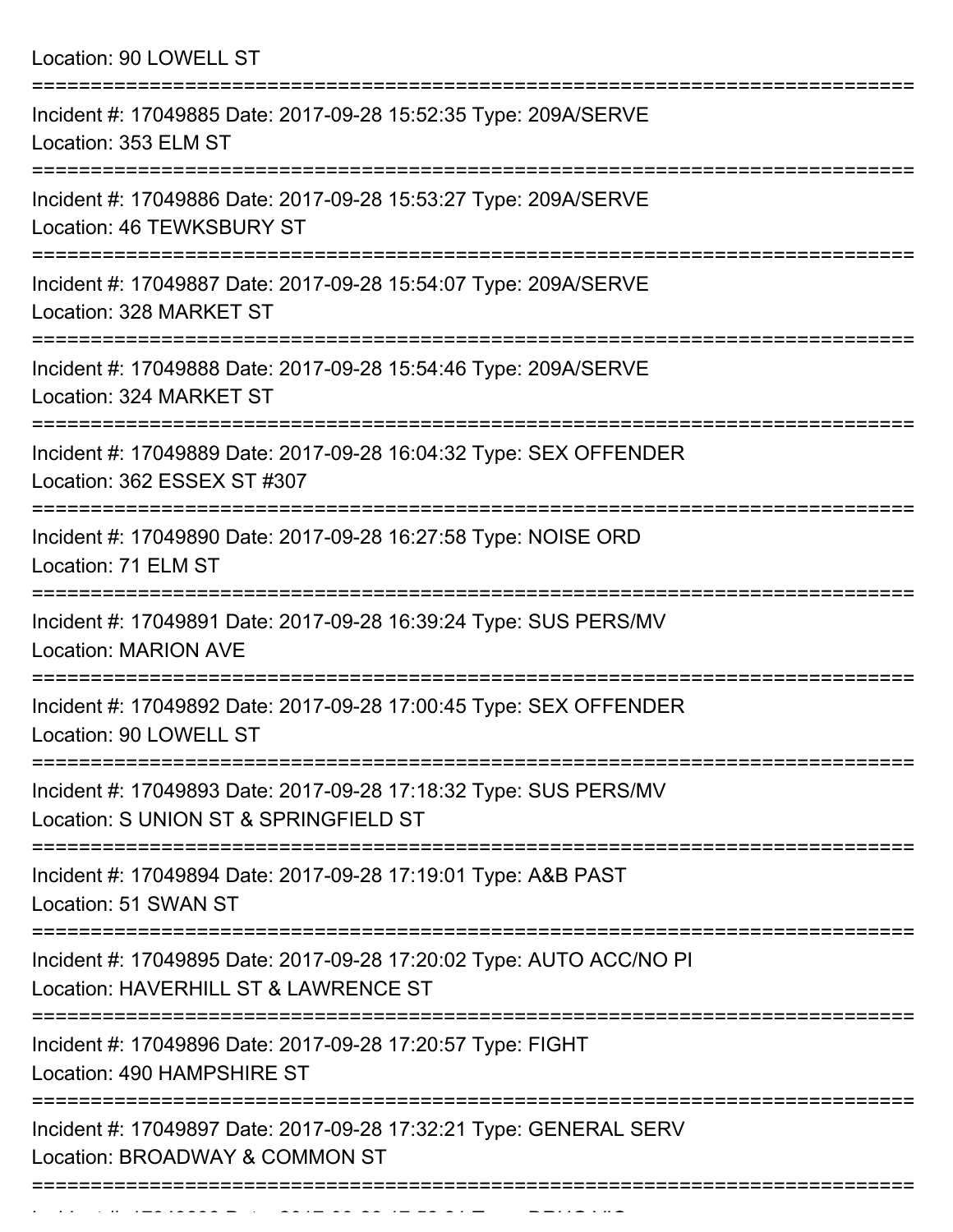Location: ESSEX ST & MILTON ST =========================================================================== Incident #: 17049899 Date: 2017-09-28 17:54:11 Type: 209A/SERVE Location: 18 BEACON AV #30 =========================================================================== Incident #: 17049900 Date: 2017-09-28 17:56:33 Type: 911 HANG UP Location: 169 WILLOW ST FL 3 =========================================================================== Incident #: 17049901 Date: 2017-09-28 18:05:04 Type: 209A/SERVE Location: 83 SPRINGFIELD ST =========================================================================== Incident #: 17049902 Date: 2017-09-28 18:08:19 Type: ALARM/BURG Location: MIGUEL RODRIGUEZ RESIDENCE / 40 ALBION ST =========================================================================== Incident #: 17049903 Date: 2017-09-28 18:14:21 Type: M/V STOP Location: 312 MARKET ST =========================================================================== Incident #: 17049904 Date: 2017-09-28 18:19:14 Type: AUTO ACC/UNK PI Location: 54 SALEM ST =========================================================================== Incident #: 17049905 Date: 2017-09-28 18:23:24 Type: 209A/SERVE Location: 54 NEWBURY ST =========================================================================== Incident #: 17049906 Date: 2017-09-28 18:28:09 Type: UNKNOWN PROB Location: 202 BAILEY ST =========================================================================== Incident #: 17049907 Date: 2017-09-28 18:33:54 Type: 209A/SERVE Location: 63 BERKELEY ST =========================================================================== Incident #: 17049908 Date: 2017-09-28 18:34:42 Type: M/V STOP Location: TREMONT ST & WEST ST =========================================================================== Incident #: 17049909 Date: 2017-09-28 18:35:44 Type: M/V STOP Location: ESSEX ST & MILTON ST =========================================================================== Incident #: 17049910 Date: 2017-09-28 18:36:42 Type: ALARM/HOLD Location: SOUTH UNION ST MARKET / 280 S UNION ST =========================================================================== Incident #: 17049911 Date: 2017-09-28 18:38:51 Type: DISTURBANCE Location: 30 HOBSON ST ===========================================================================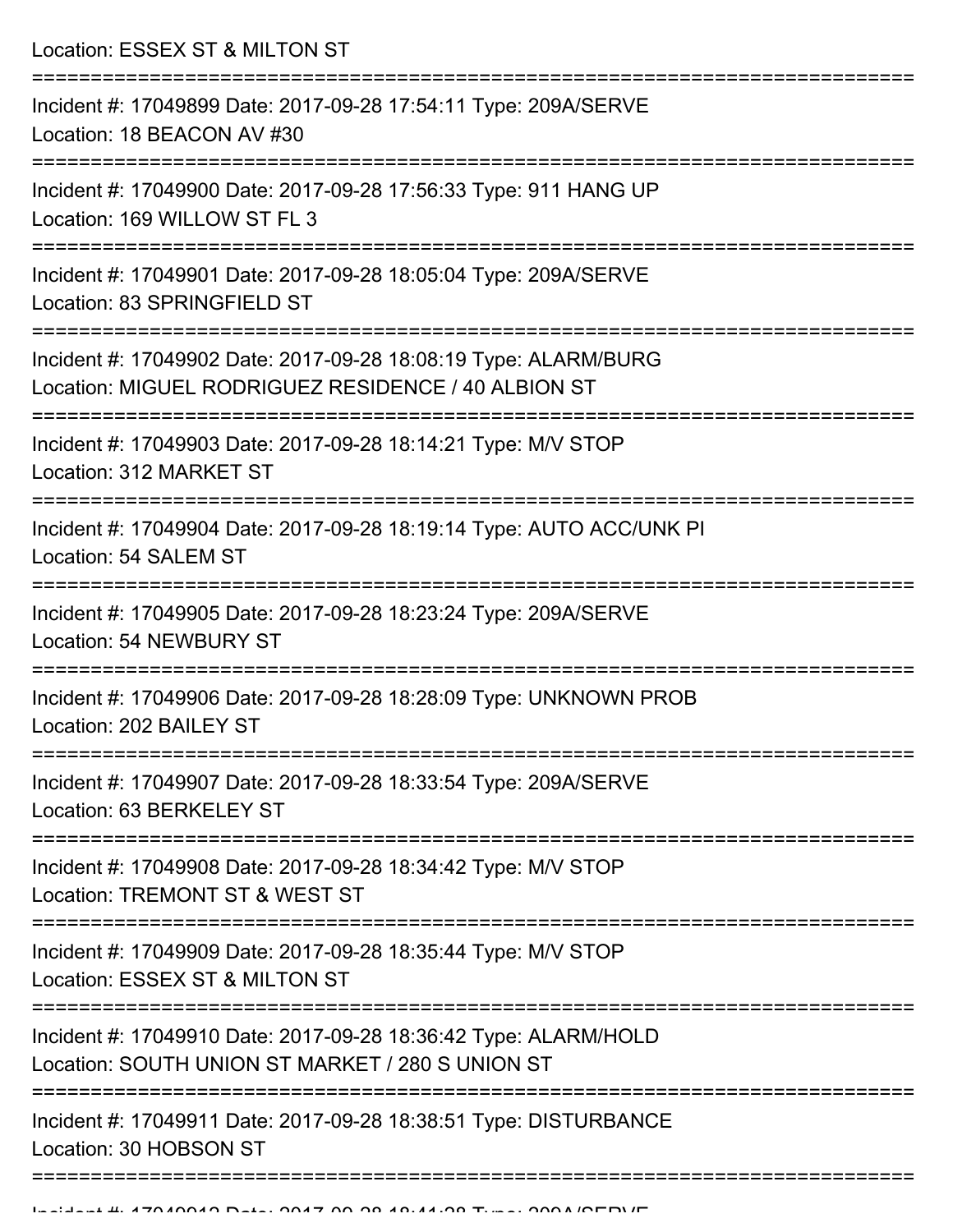Location: 7 SAUNDERS ST

=========================================================================== Incident #: 17049913 Date: 2017-09-28 18:47:43 Type: 209A/SERVE Location: 82 ARLINGTON ST =========================================================================== Incident #: 17049914 Date: 2017-09-28 18:49:31 Type: M/V STOP Location: BROADWAY & HAVERHILL ST =========================================================================== Incident #: 17049915 Date: 2017-09-28 18:59:14 Type: EXTRA SURVEIL Location: 530 BROADWAY =========================================================================== Incident #: 17049916 Date: 2017-09-28 18:59:58 Type: WOMAN DOWN Location: 50 BROADWAY =========================================================================== Incident #: 17049917 Date: 2017-09-28 19:03:16 Type: M/V STOP Location: S UNION ST & SALEM ST =========================================================================== Incident #: 17049918 Date: 2017-09-28 19:08:11 Type: 209A/SERVE Location: 525 ESSEX ST =========================================================================== Incident #: 17049919 Date: 2017-09-28 19:14:49 Type: LOUD NOISE Location: ERVING AV & ROBINSON CT =========================================================================== Incident #: 17049920 Date: 2017-09-28 19:16:31 Type: UNKNOWN PROB Location: 172 LAWRENCE ST #335A =========================================================================== Incident #: 17049922 Date: 2017-09-28 19:19:33 Type: UNWANTEDGUEST Location: SAMS / 389 BROADWAY =========================================================================== Incident #: 17049921 Date: 2017-09-28 19:19:52 Type: 209A/SERVE Location: 224 WATER ST =========================================================================== Incident #: 17049923 Date: 2017-09-28 19:31:45 Type: DISTURBANCE Location: AMESBURY ST & COMMON ST =========================================================================== Incident #: 17049924 Date: 2017-09-28 19:34:07 Type: B&E/MV/PAST Location: 1 GENERAL ST =========================================================================== Incident #: 17049925 Date: 2017-09-28 19:46:12 Type: ALARM/BURG Location: FAMILY SERVICES OF MERRIMACK / 430 N CANAL ST =========================================================================== Incident #: 17049926 Date: 2017-09-28 19:52:24 Type: HARASSMENT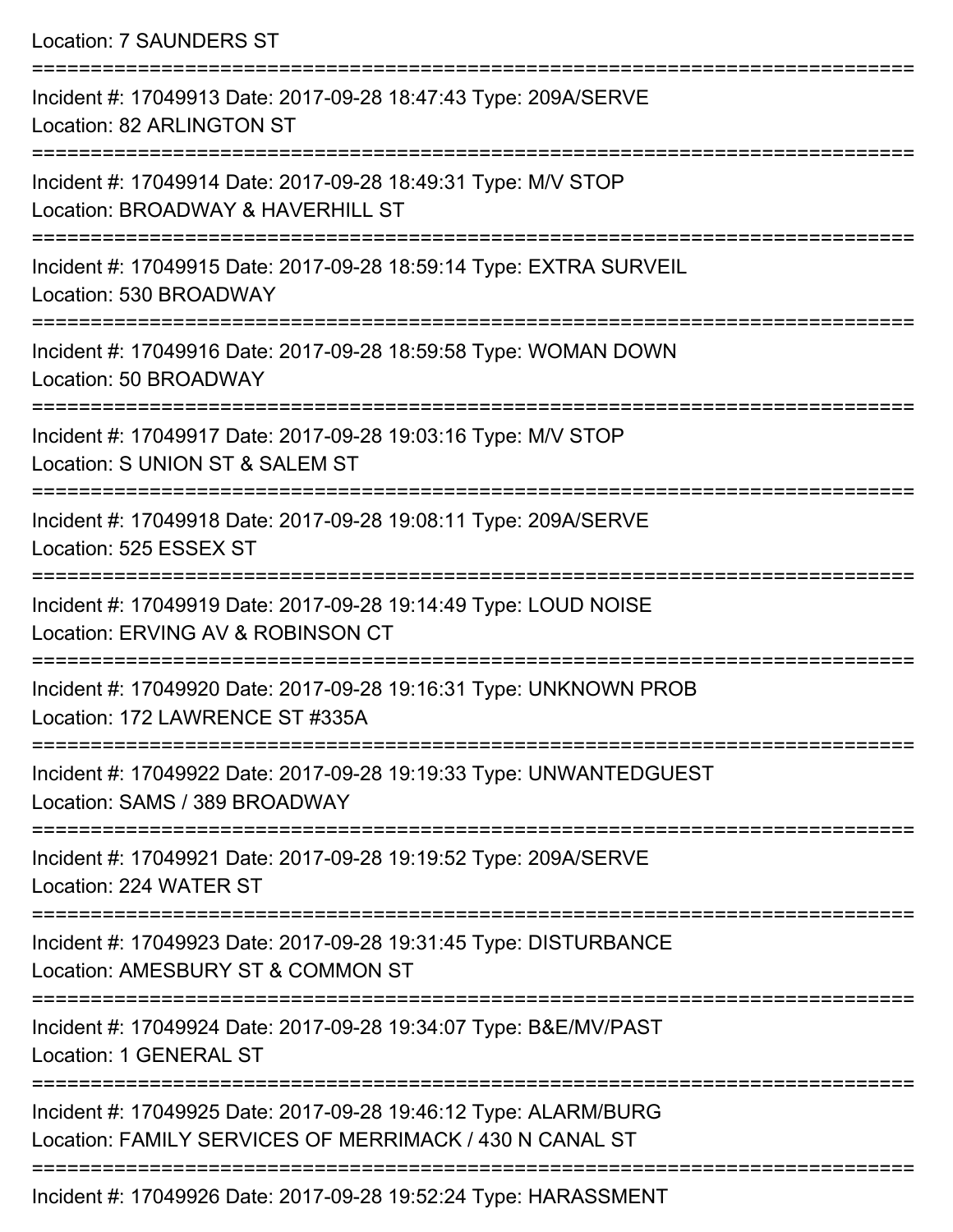| Incident #: 17049927 Date: 2017-09-28 20:02:54 Type: EXTRA SURVEIL<br>Location: 530 BROADWAY                     |
|------------------------------------------------------------------------------------------------------------------|
| Incident #: 17049928 Date: 2017-09-28 20:03:54 Type: B&E/MV/PAST<br>Location: 1 GENERAL ST                       |
| Incident #: 17049929 Date: 2017-09-28 20:18:30 Type: MEDIC SUPPORT<br>Location: 52 WOODLAND ST FL 1<br>--------- |
| Incident #: 17049930 Date: 2017-09-28 20:23:09 Type: LARCENY/PAST<br>Location: CVS / 266 BROADWAY                |
| ==============<br>Incident #: 17049931 Date: 2017-09-28 20:33:00 Type: EXTRA SURVEIL<br>Location: 327 SALEM ST   |
| Incident #: 17049932 Date: 2017-09-28 20:50:06 Type: DISTURBANCE<br>Location: 66 MAGINNIS AV                     |
| Incident #: 17049933 Date: 2017-09-28 21:28:51 Type: MEDIC SUPPORT<br>Location: 4 RIDGE RD                       |
| Incident #: 17049934 Date: 2017-09-28 21:40:34 Type: MEDIC SUPPORT<br>Location: 32 BERNARD AV FL 2               |
| Incident #: 17049935 Date: 2017-09-28 21:49:49 Type: M/V STOP<br>Location: ANDOVER ST & PARKER ST                |
| Incident #: 17049936 Date: 2017-09-28 21:54:09 Type: KEEP PEACE<br>Location: AMES ST & ESSEX ST                  |
| Incident #: 17049937 Date: 2017-09-28 21:55:38 Type: M/V STOP<br>Location: DURSO AV & WINTHROP AV                |
| Incident #: 17049938 Date: 2017-09-28 22:06:38 Type: SHOTS FIRED<br>Location: 72 HANCOCK ST                      |
| Incident #: 17049939 Date: 2017-09-28 22:19:54 Type: EXTRA SURVEIL<br>Location: 327 SALEM ST                     |
| Incident #: 17049940 Date: 2017-09-28 22:28:56 Type: MV/BLOCKING                                                 |